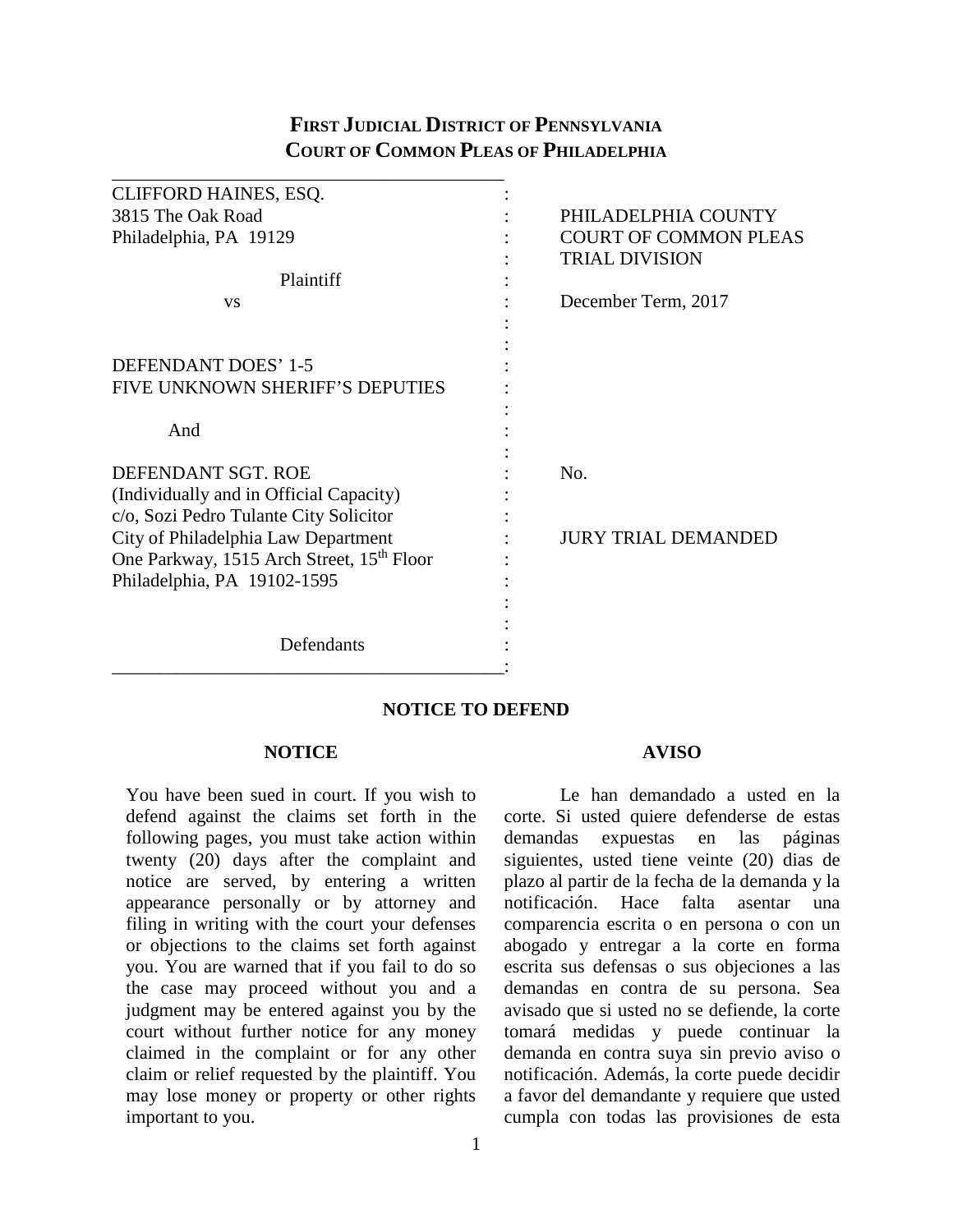YOU SHOULD TAKE THIS PAPER TO YOUR LAWYER AT ONCE. IF YOU DO NOT HAVE A LAWYER OR CANNOT AFFORD ONE, GO TO OR TELEPHONE THE OFFICE SET FORTH BELOW TO FIND OUT WHERE YOU CAN GET LEGAL HELP.

PHILADELPHIA BAR ASSOCIATION Lawyer Referral and Information Service 1101 Market Street, 11th Floor Philadelphia, Pennsylvania 19107 (215) 238-1701

demanda. Usted puede perder dinero o sus propiedades u otros derechos importantes para usted.

LLEVE ESTA DEMANDA A UN ABOGADO INMEDIATAMENTE. SI NO TIENE ABOGADO O SI NO TIENE EL DINERO SUFICIENTE DE PAGAR TAL SERVICIO, VAYA EN PERSONA O LLAME POR TELEFONO A LA OFICINA CUYA DIRECCION SE ENCUENTRA ESCRITA ABAJO PARA AVERIGUAR DONDE SE PUEDE CONSEGUIR ASISTENCIA LEGAL.

ASOCIACIÓN DE LICENCIADOS DE FILADELFIA Servicio De Referencia E Información Legal 1101 Market Street, 11th Floor Filadelfia, Pennsylvania 19107 (215) 238-1701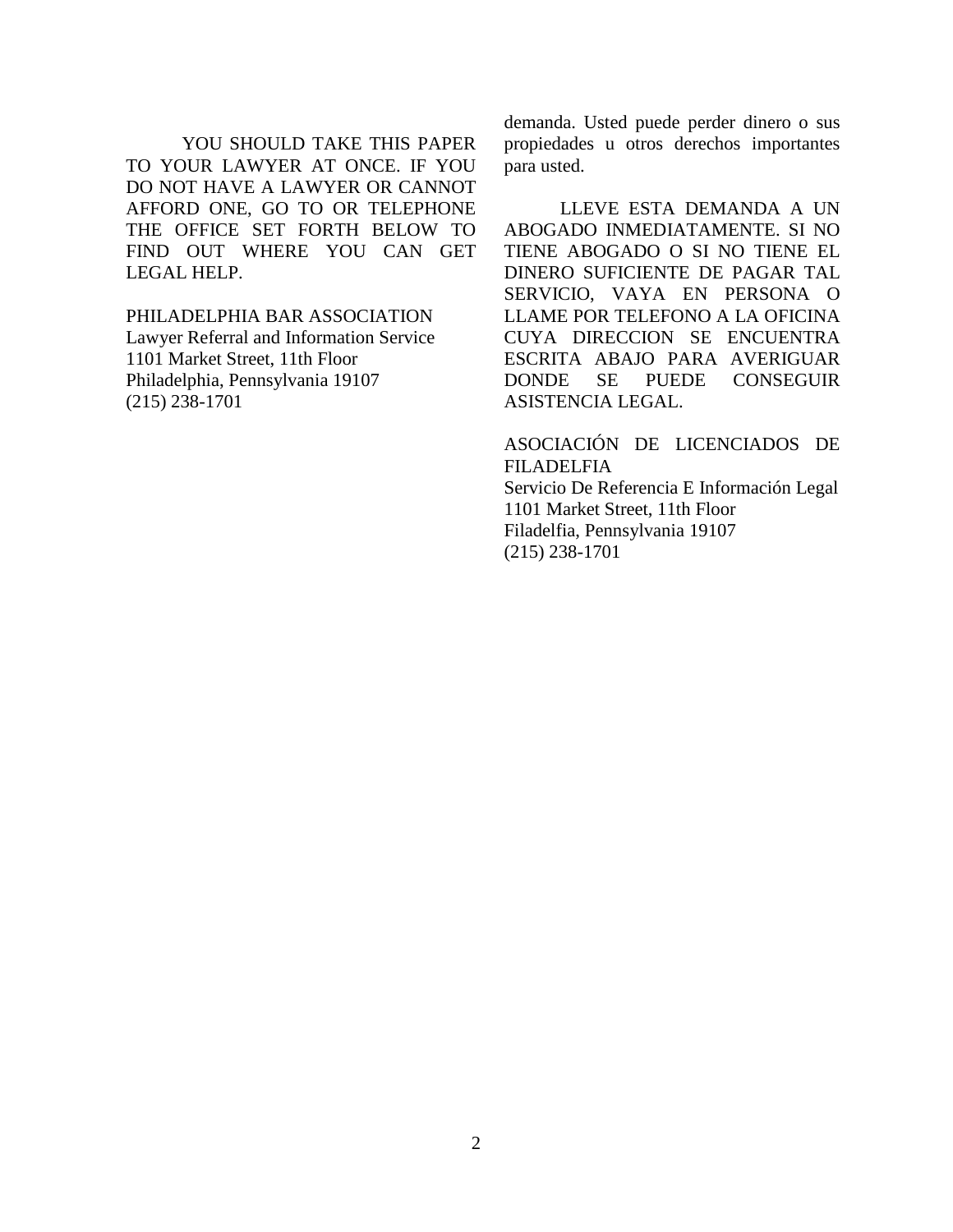| BY: RONALD L. GREENBLATT (PA ID 50673)                |                                |
|-------------------------------------------------------|--------------------------------|
| $\overline{\text{ron@gpfflaw.com}}$                   |                                |
| BY: PATRICIA V. PIERCE (PA ID 23129)                  |                                |
| p.pierce@gpfflaw.com                                  |                                |
| BY: JAMES FUNT (PA ID 73373)<br>j.funt@gpfflaw.com    |                                |
| <b>GREENBLATT, PIERCE, FUNT &amp; FLORES, LLC</b>     |                                |
| 123 South Broad Street, Suite 2500                    |                                |
| Philadelphia, Pennsylvania 19109                      |                                |
| Telephone No.: 215-735-1600                           | <b>Attorneys for Plaintiff</b> |
| CLIFFORD HAINES, ESQ.                                 |                                |
| 3815 The Oak Road                                     | PHILADELPHIA COUNTY            |
| Philadelphia, PA 19129                                | <b>COURT OF COMMON PLEAS</b>   |
|                                                       | <b>TRIAL DIVISION</b>          |
| Plaintiff                                             |                                |
| <b>VS</b>                                             | December Term, 2017            |
|                                                       |                                |
| DEFENDANT DOES' 1-5                                   |                                |
| FIVE UNKNOWN SHERIFF'S DEPUTIES                       |                                |
|                                                       |                                |
| And                                                   |                                |
| DEFENDANT SGT. ROE                                    | No.                            |
| (Individually and in Official Capacity)               |                                |
| c/o, Sozi Pedro Tulante City Solicitor                |                                |
| City of Philadelphia Law Department                   | <b>JURY TRIAL DEMANDED</b>     |
| One Parkway, 1515 Arch Street, 15 <sup>th</sup> Floor |                                |
| Philadelphia, PA 19102-1595                           |                                |
| Defendants                                            |                                |

## **COMPLAINT – CIVIL ACTION**

## **I. PRELIMINARY STATEMENT**

Plaintiff Clifford Haines brings this action under state law seeking redress for the extraordinary misconduct of five Sheriff's Deputies who, without probable cause, tackled him, one holding him by the throat in a choke hold while others pulled and shoved him onto the belt of a metal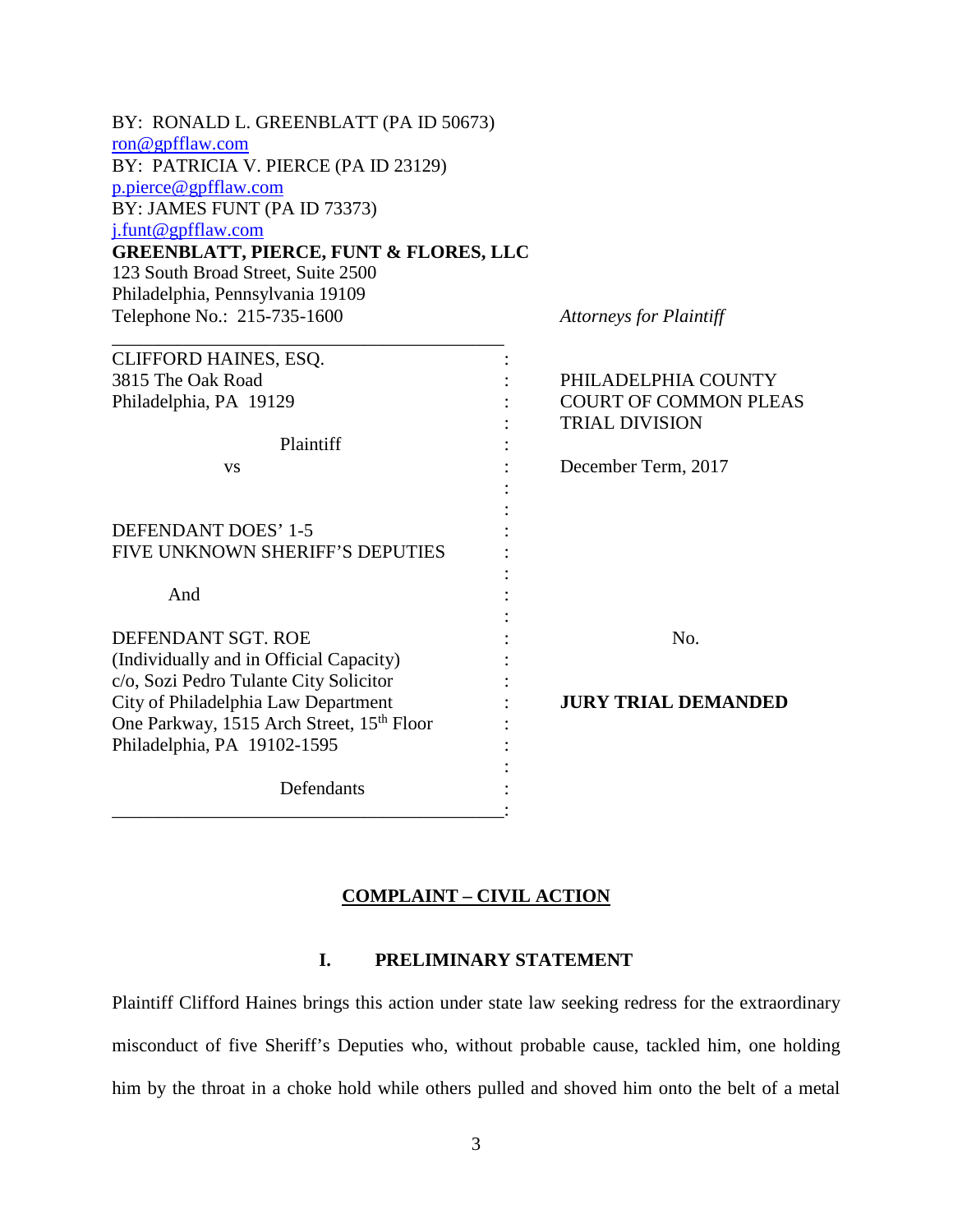detector before throwing him to the floor and jumping on top of him. The identities of these defendants are as yet unknown to Plaintiff. During the course of this unprovoked attack, Defendant Sheriff's dislocated and fractured Plaintiff's right shoulder. His hands were then cuffed behind his back exacerbating the extreme pain Plaintiff had already suffered. Plaintiff was thereafter unlawfully arrested and taken into custody in the basement of the Criminal Justice Center. Subsequently, and for the next 1 hour, Defendant Sgt. Sheriff, ignored Plaintiff's repeated requests that he remove the handcuffs because he was in agony. Plaintiff was finally transported to Hahnemann hospital where he was treated for his injuries. He was then transported to 8th and Race to await filing of criminal charges. After viewing the videotape from the CJC which had captured the entire attack, the Office of the District Attorney declined to prosecute Plaintiff.

#### **II. PARTIES**

1. Plaintiff, Clifford Haines is an adult individual, citizen of the United States who resides at the above captioned address.

2. Defendant Does 1-5 and Defendant Sgt. Roe (Herein after referred to collectively as the "Defendants" or "the officers") are adult individuals and at all relevant times were Deputy Sheriffs, employed by the City and County of Philadelphia, Pennsylvania and United States citizens and residents of Pennsylvania. At all times herein, Defendants were acting under color of law and in the course and scope of their employment. They are sued in both their official and individual capacities.

3. At all relevant times, the Defendant officers were acting in concert and conspiracy and their actions deprived the Plaintiff of his common law rights.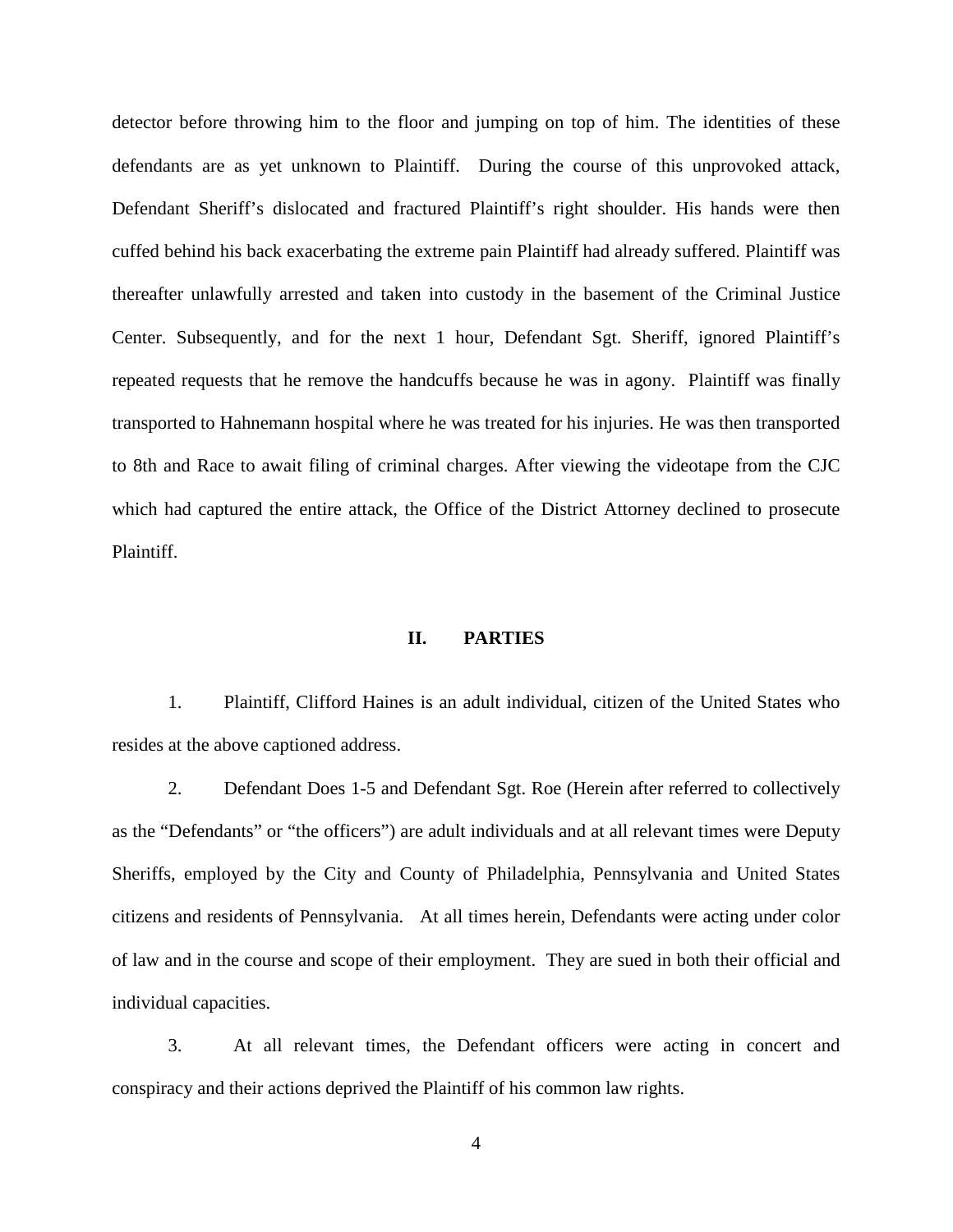#### **III. JURISDICTION**

4. This cause of action arose out of transactions or occurrences which took place in the City and County of Philadelphia, Pennsylvania.

5. Venue is appropriate in this Court pursuant to Pa. R.C.P. 1006.

## **IV. BACKGROUND**

6. At the time of these events, Mr. Haines was a 72 year old man, licensed to practice law in the Commonwealth of Pennsylvania who had lived and worked in Philadelphia the majority of his adult life.

7. Mr. Haines is married to his wife Julie and is the father of two adult children and 12 year old twins.

8. Mr. Haines is the sole shareholder of Haines & Associates, a firm he founded in 2004 and which engages exclusively in civil litigation.

9. Prior to starting his own firm, Mr. Haines was for twenty years, a shareholder in the storied civil litigation firm of Litvin, Blumberg, Matusow & Young where he represented catastrophically injured people during his twenty-three year employment with that firm.

10. Mr. Haines started his career as an Assistant District Attorney in Philadelphia where he served for 9 years rising through the office to become Chief of its Homicide Division.

11. Mr. Haines holds a juris doctor, cum laude from Ohio State University College of Law.

12. Mr. Haines has a long history of public service to the legal profession including having served as Chancellor of the Philadelphia Bar Association, the 115<sup>th</sup> President of the Pennsylvania Bar Association and Chairman of the Board of Pennsylvanians for Modern Courts.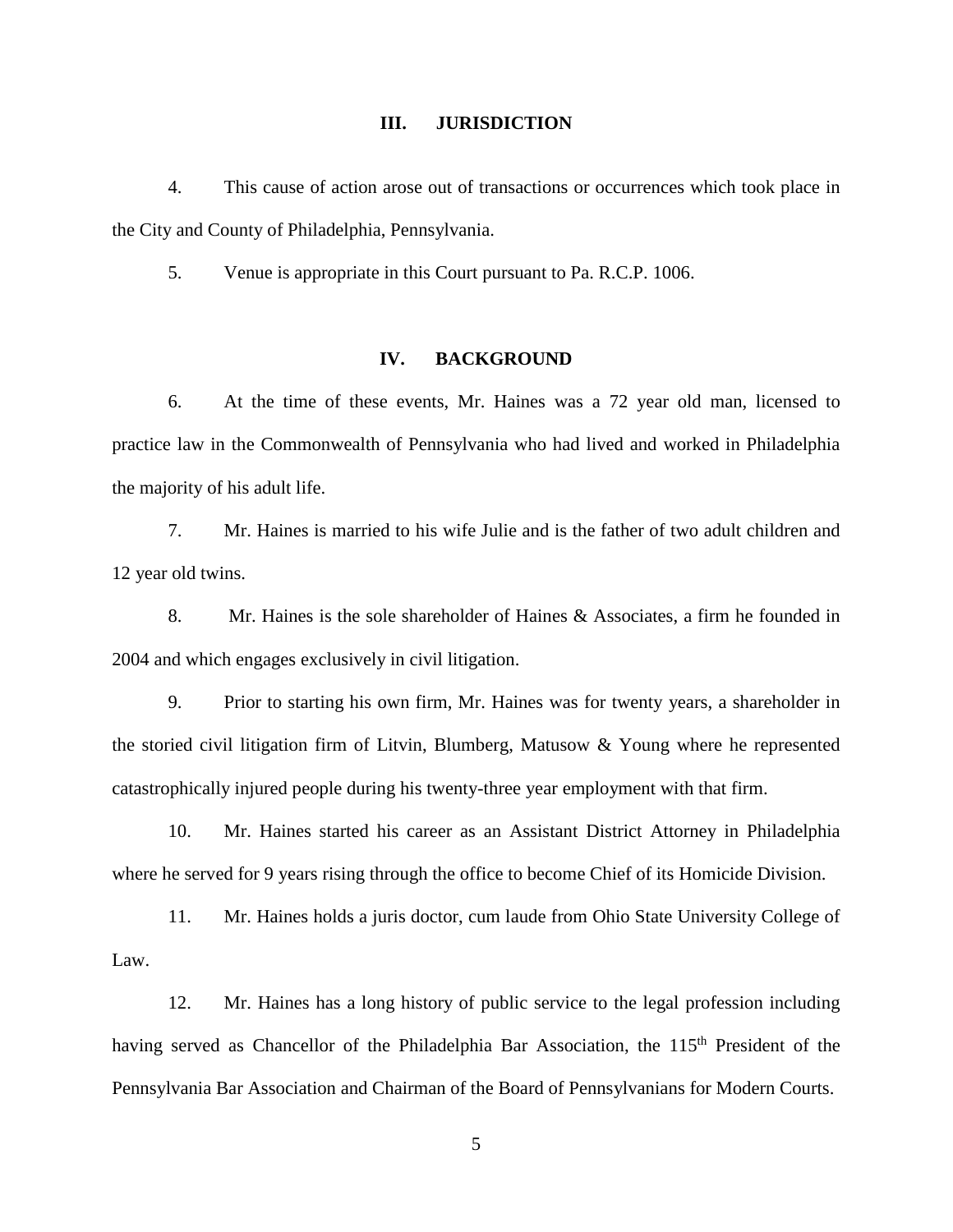13. Mr. Haines is a Fellow of the International Academy of Trial Lawyers.

14. Because he has devoted the last thirty-six years of his career to civil practice, Mr. Haines has had little occasion to visit the Criminal Justice Center ("CJC") or to become familiar with the policies and practices of the Deputy Sheriffs who staff it, prior to the events of August 22, 2017 which give rise to this action.

## **V. ALLEGATIONS**

#### **The Assault and Battery**

15. On August 22, 2017 Mr. Haines traveled to the CJC to attend the hearing of a client he was representing in two related matters. Mr. Haines had forgotten his bar card identification and, as a result, entered the CJC through the general security screening [walk through] metal detector.

16. Pursuant to CJC policy, visitors are required to surrender cell phones so that they can be secured in a locked pouch which prevents use of the phone in Courtrooms. Mr. Haines surrendered his cell phone and received it back in a locked pouch. He then proceeded to the assigned courtroom. However, upon arrival, Mr. Haines remembered that he hadn't shut off his cell phone before it was placed in the pouch and realized that he would need to return to the security screening area so that the pouch could be opened and the phone could be turned off.

17. When Mr. Haines returned to the first floor, he was stopped by a Sheriff's deputy who told him to exit the other way, saying "Go the other way". Mr. Haines attempted to explain that he needed to have his phone turned off. That Deputy was Defendant Doe 1.

18. Defendant Doe 1 refused to listen to Mr. Haines' requests and rudely ordered him to exit another way, repeating "go the other way."

19. Mr. Haines did leave the area, walked around the wall, got in line, had the pouch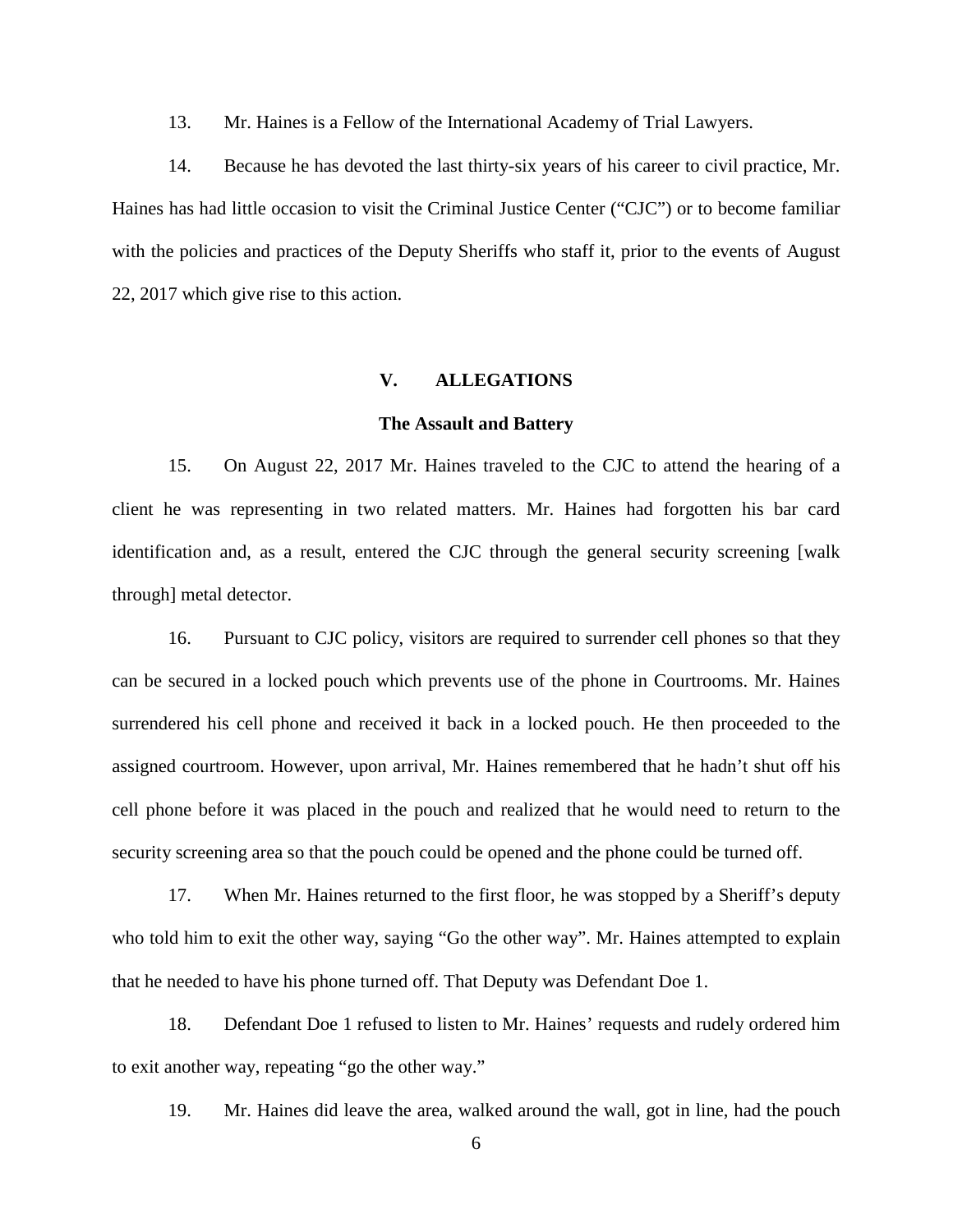opened and the phone disabled.

20. Before returning to the Courtroom, Mr. Haines walked over to Defendant Doe 1 who had been so rude to him and reproved him for the way in which he had treated a member of the public, reminding him that many of the people who visited the CJC were upstanding members of society, witnesses, friends and family of accused persons, some of whom were innocent of criminal conduct, and all of whom deserved to be treated with dignity and respect.

21. Defendant Doe 1 did not appreciate Mr. Haines' proximity and as the contemporaneous video of these events clearly shows, after Mr. Haines spread and extended both of his arms to the side parallel to the floor, the Defendant Doe 1 shoved him in the chest, twice in rapid succession. Mr. Haines deflected Defendant Doe 1's hand, and calmly repeated his previous statement.

22. At that point, Doe 1 and four other Sheriff's Deputies, identified herein as Defendant Does 2-5, tackled Mr. Haines, one holding him by the throat in a choke hold while others pulled and shoved him onto the belt of the metal detector before throwing him to the floor and jumping on top of him.

23. At no time was a verbal warning given by any of the Defendant Does 1-5.

A true and correct video depicting these events is herewith embedded within the body of this Complaint. Video can be viewed [here.](http://www.gpfflaw.com/video-attorney-clifford-haines-incident/)

24. Defendant Does 1-5 pulled Mr. Haines' arms behind his back, handcuffed him and hauled him to his feet.

25. By this point, Mr. Haines was in extreme pain, and was actually screaming, because his right shoulder had been dislocated and fractured during the assault and arrest. Defendants then took Mr. Haines into custody and transported him to a room in the basement of the CJC to await further processing.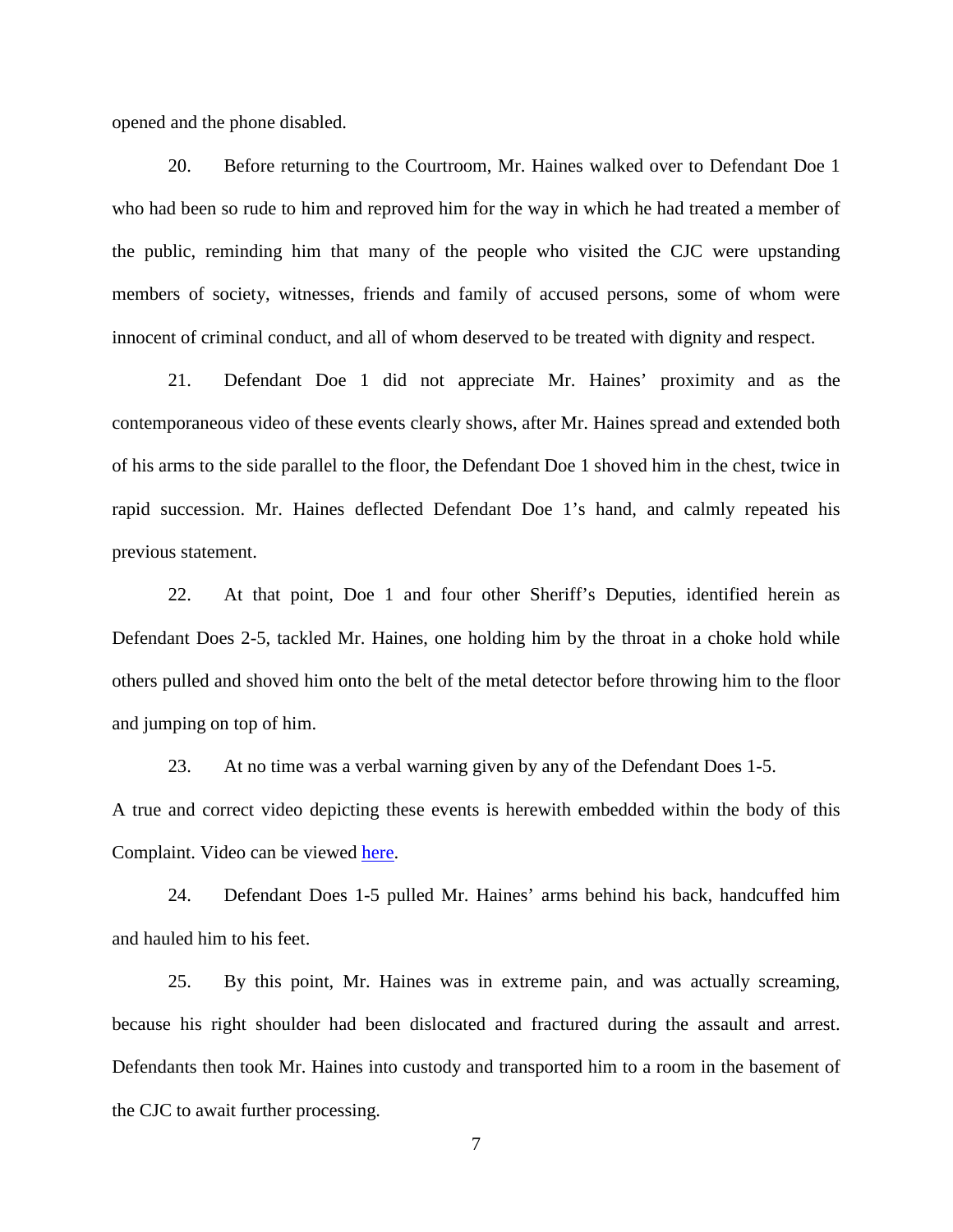26. While in the holding area, as well as multiple times immediately following cuffing, Mr. Haines repeatedly begged the Supervisor, Defendant Sgt. Roe, to have the handcuffs removed so that he could be re-cuffed with his hands and arms to the front of his body because he was in extreme pain.

27. Defendant Sgt. Roe refused and left Mr. Haines in a (behind his back) handcuffed position for 1 hour with a dislocated and fractured shoulder, even though Mr. Haines, clearly presented no immediate threat or security risk. Mr. Haines was transported first to Hahnemann Hospital for treatment and then to the Police Administration Building for processing. While at Hahnemann Hospital, Mr. Haines was treated for an anterior right shoulder dislocation and fractured right shoulder. Mr. Haines was placed under conscious sedation with Propofol and his shoulder was manipulated back into place in a closed procedure. His arm and shoulder were placed in an immobilizer that he was directed to wear at all times. Mr. Haines also suffered multiple bruising of the arm, legs and chest. Mr. Haines has followed up with Rothman Orthopedics for continuing treatment and is currently engaged in physical therapy which he attends twice a week. He continues of have restricted mobility in his right arm, preventing him from activities that require him to lift his right arm or use it to reach even simple objects like a car radio button. Mr. Haines is not able to exercise or lift weights, and is unable to dress himself without assistance for example. He has on-going difficulty sleeping as a result of intractable pain.

### **The False Arrest**

28. On information and belief, one or more of the Defendants falsely alleged that Mr. Haines had been arrested for assaulting Defendant Doe 1 and/or for resisting a lawful arrest. Mr. Haines was never notified that he was being placed under arrest, or advised as to why he was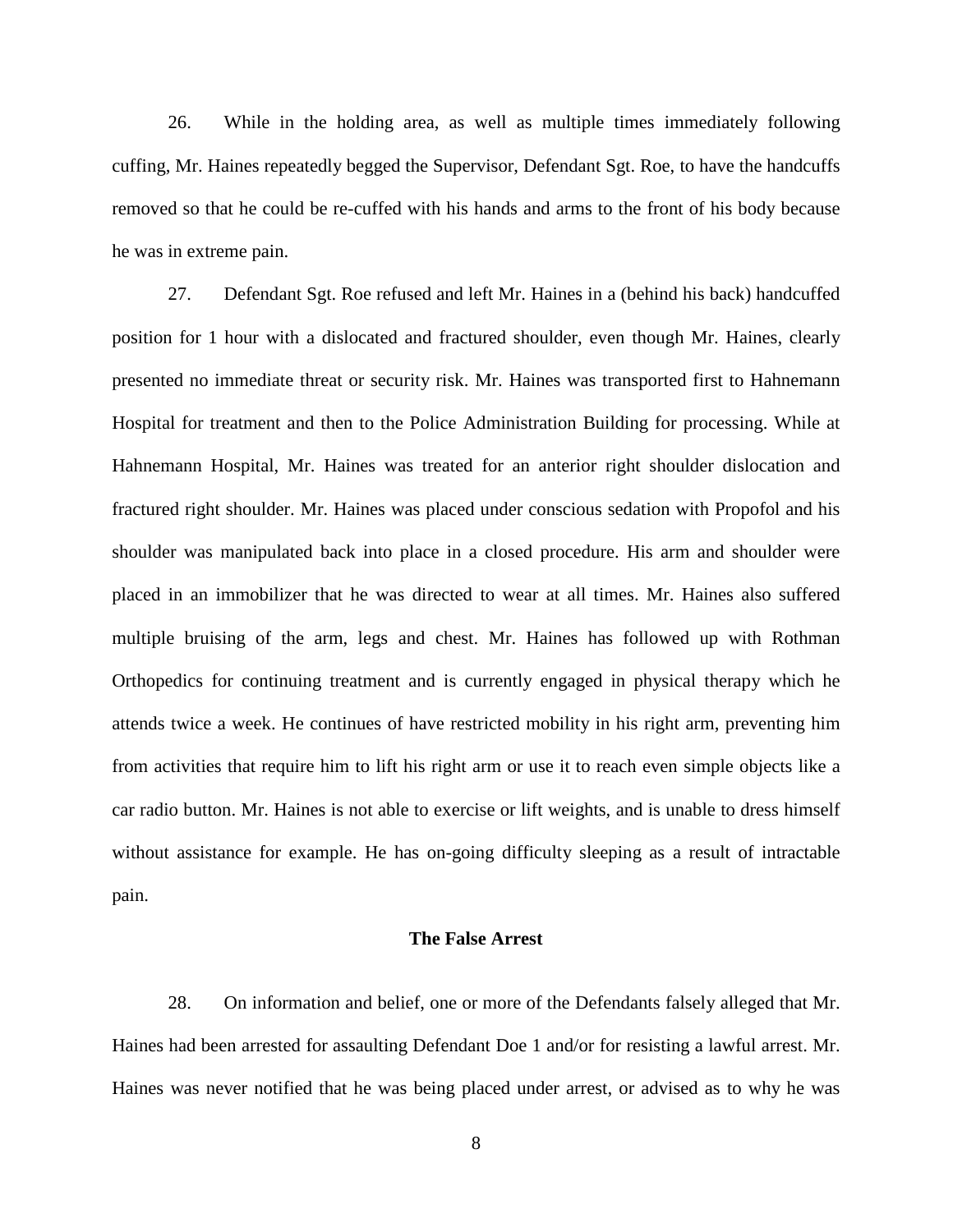taken into custody.

29. After viewing all of the evidence, including the videotape which depicted the assault upon Plaintiff, the Office of the District Attorney refused to prosecute Mr. Haines.

30. The acts and omissions of the Defendant Officers put Plaintiff in fear of imminent bodily injury.

31. The acts and omissions of the Defendant Officers resulted in an offensive touching to which Plaintiff did not consent.

32. The assault and battery of Plaintiff was unprovoked, unjustified and clearly excessive and abusive.

33. As a result of the Defendant Officers' attack upon Plaintiff, he suffered a dislocated shoulder, a fracture to his shoulder which required surgical treatment, a likely torn rotator cuff, bruises and abrasions to his arms, shoulder, legs, thighs and buttocks.

34. Mr. Haines was arrested without probable cause and with malice.

35. Defendant Officers knew or reasonably should have known that Mr. Haines did not assault Defendant Doe 1 and did not resist a lawful arrest.

36. Following his arrest, Mr. Haines declined to comment about this incident publicly.

37. However, following the decision by the District Attorney to decline prosecution, Barbara Grant, a spokesperson for the Sheriff's Office, gave a press release falsely describing the assault upon Mr. Haines as Haines having gotten into "a dispute with a deputy," "hitting" the Deputy and then being subdued by a couple of Sheriffs. Specifically, Ms. Grant is quoted as having said the following:

"Mr. Haines hit the deputy. It took a couple of officers to subdue him. He was apprehended and detained."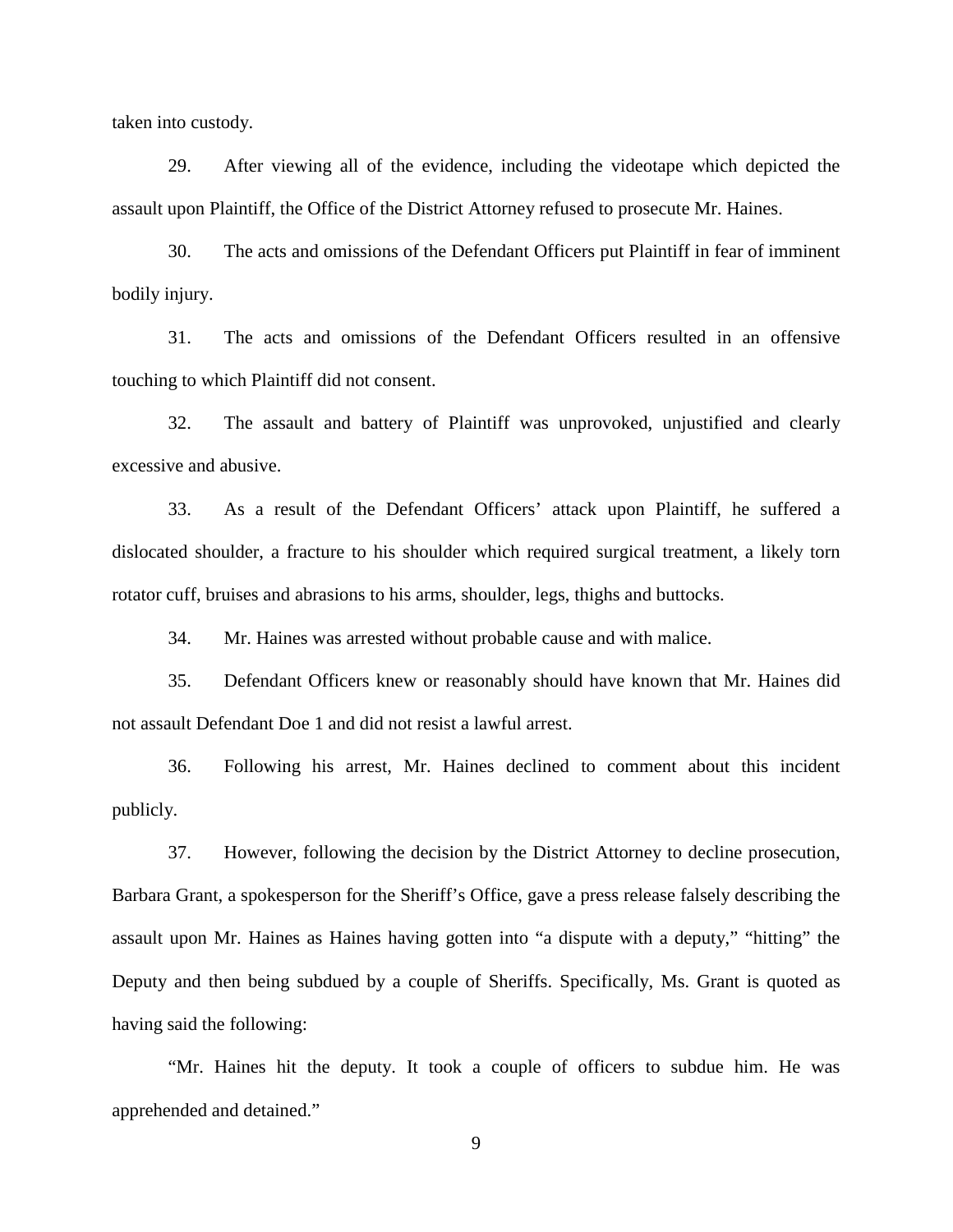38. Ms. Grant's statement was false.

39. Ms. Grant's statement concerning these events has resulted in Mr. Haines and his wife having to defend against community perceptions that he attacked the Defendant Doe 1 provoking the incident.

40. As a result of the acts and omissions of each Defendant, jointly and severally, Plaintiff has suffered and will continue to suffer in the future, physical pain, emotional distress, humiliation, embarrassment, anxiety, loss of income and loss of life's pleasures, all to his great detriment and loss.

## **V. CLAIMS**

#### **COUNT I**

### *CLIFFORD HAINES v. DEFENDANT DOES 1-5*

### **ASSAULT and BATTERY**

41. The averments contained in the preceding paragraphs are incorporated by reference as though fully set forth herein.

42. The acts and omissions of the Doe Defendants constitute the common law torts of assault and battery upon Plaintiff.

43. As a direct and proximate result of the Defendant officers' actions, Plaintiff was subjected to excessive force and suffered offensive touching.

44. The Defendant officers conspired in the manner aforesaid, for the purpose of shielding their own as well as their fellow officers' unlawful behavior.

45. As a direct and proximate result of the Defendant officers' actions, Plaintiff suffered and continues to have physical pain and suffering, loss of freedom, emotional distress,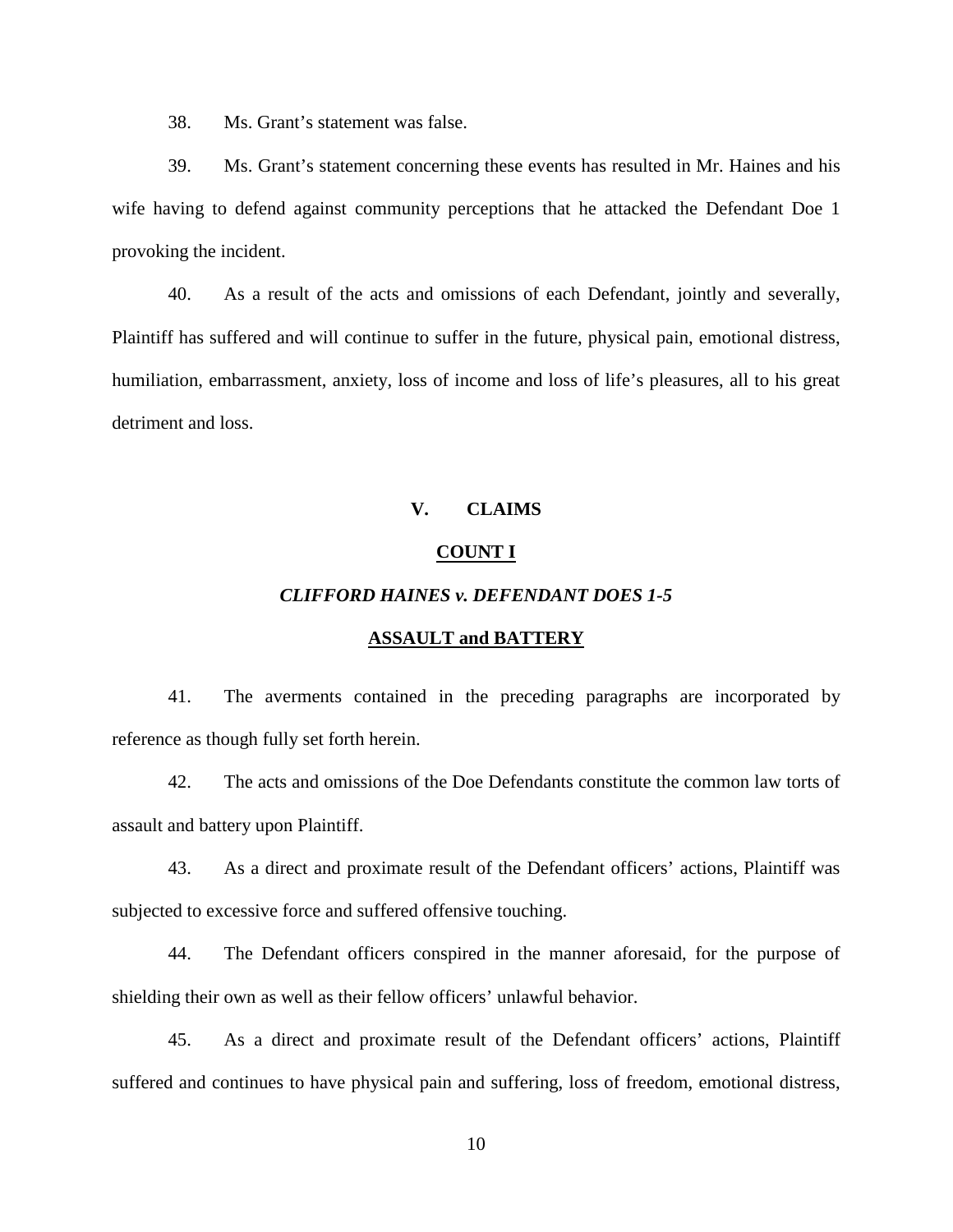humiliation, anxiety and loss of the enjoyment of life's pleasures all to his great detriment and loss.

WHEREFORE, Plaintiff requests judgment in his favor and against Defendants jointly, severally and in the alternative, and seeks compensatory and punitive damage and costs of suit.

### **COUNT II**

## *CLIFFORD HAINES v. DOE DEFENDANTS*

#### **FALSE ARREST**

46. The averments contained in the preceding paragraphs are incorporated by reference as though fully set forth herein.

47. The acts and omissions of the Doe Defendants constitute the common law tort of false arrest.

48. Plaintiff was arrested and detained without probable cause to warrant a reasonable person in believing that he was guilty of any crime.

49. The acts and omissions of the Doe Defendants were intentional, willful and malicious.

50. As a direct and proximate result of the Doe Defendant's actions, Plaintiff suffered loss of freedom, emotional distress, humiliation, anxiety and loss of the enjoyment of life's pleasures all to his great detriment and loss.

WHEREFORE, Plaintiff requests judgment in his favor and against Defendants jointly severally and in the alternative, and seeks compensatory damages, punitive damages and costs.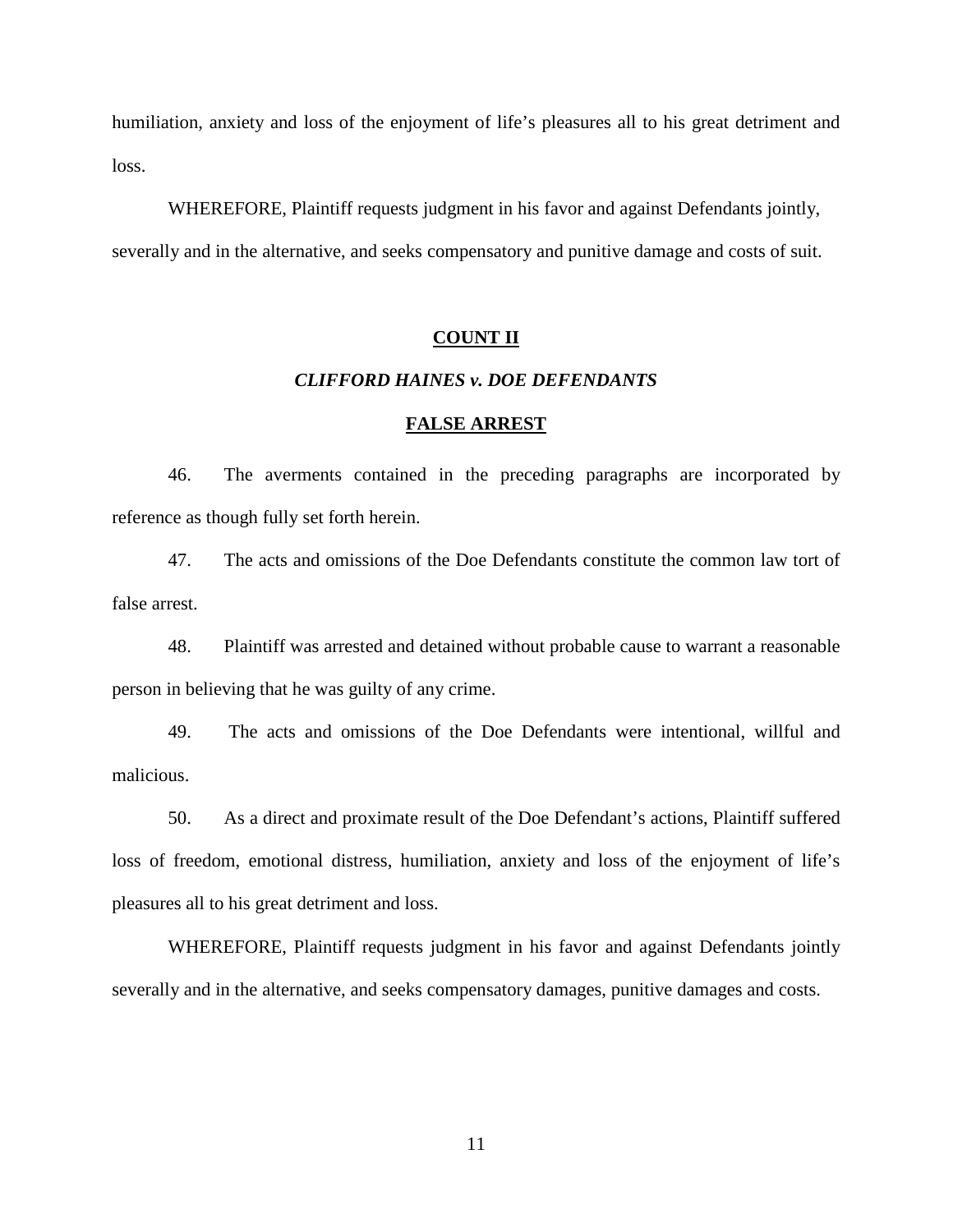#### **COUNT III**

## *CLIFFORD HAINES V. DEFENDANT ROE*

## **INTENTIONAL INFLICTION OF EMOTIONAL DISTRESS**

51. The averments contained in the preceding paragraphs are incorporated by reference as though fully set forth herein.

52. Defendant Roe knew that Plaintiff, a 72 year old man, had been assaulted and battered by five of the officers under his command, placed in a choke hold, slammed into the belt of a metal detector, thrown to the ground and jumped on, each Doe Defendant piling on after the other.

53. Defendant Roe knew that it was highly likely that Plaintiff's claims that he was in pain and pleas to be released from handcuffs were genuine cries for help.

54. Defendant Roe deliberately chose to allow Plaintiff to continue to suffer needlessly or was deliberately indifferent to the high probability that Plaintiff was in extreme pain and required immediate medical treatment.

55. Defendant Roe's refusal to take immediate steps to alleviate Plaintiff's suffering by removing the handcuffs and transporting him to the hospital for treatment was extreme, outrageous and intolerable in a civilized society.

56. Defendant Roe's actions and omissions were intended to and did result in causing Plaintiff extreme emotional distress.

57. Defendant Roe's actions and omissions constitute the common law tort of intentional infliction of emotional distress.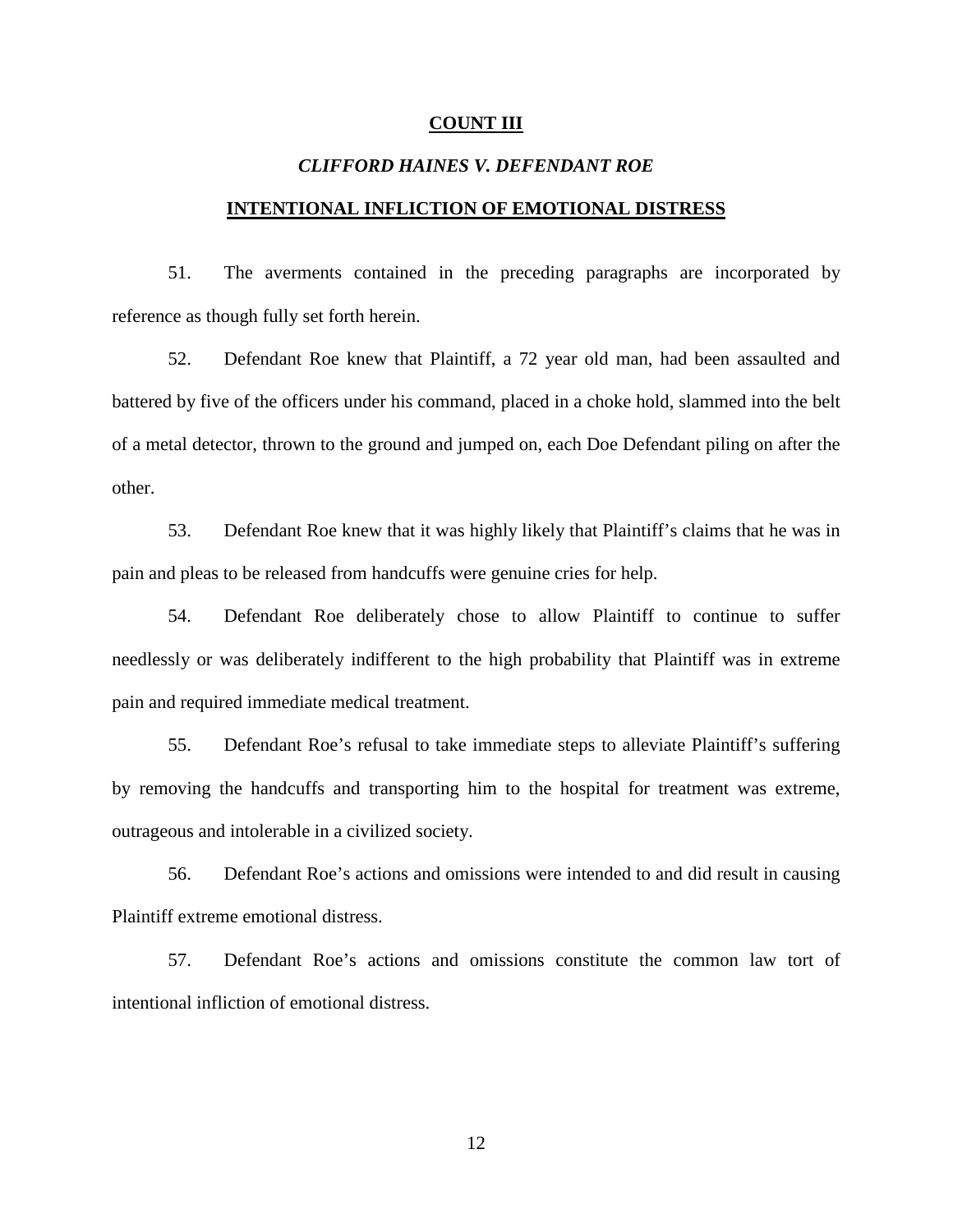WHEREFORE, Plaintiff requests judgment in his favor and against Defendant Roe and

seeks compensatory damages, punitive damages and costs.

Respectfully submitted,

*s/ PATRICIA V. PIERCE* Ronald L. Greenblatt, Esquire James Funt, Esquire Patricia V. Pierce, Esquire GREENBLATT, PIERCE, FUNT & FLORES, LLC 123 South Broad Street Suite 2500 Philadelphia, PA 19109 215-735-1600 p.pierce@gpfflaw.com

Date: December 18, 2017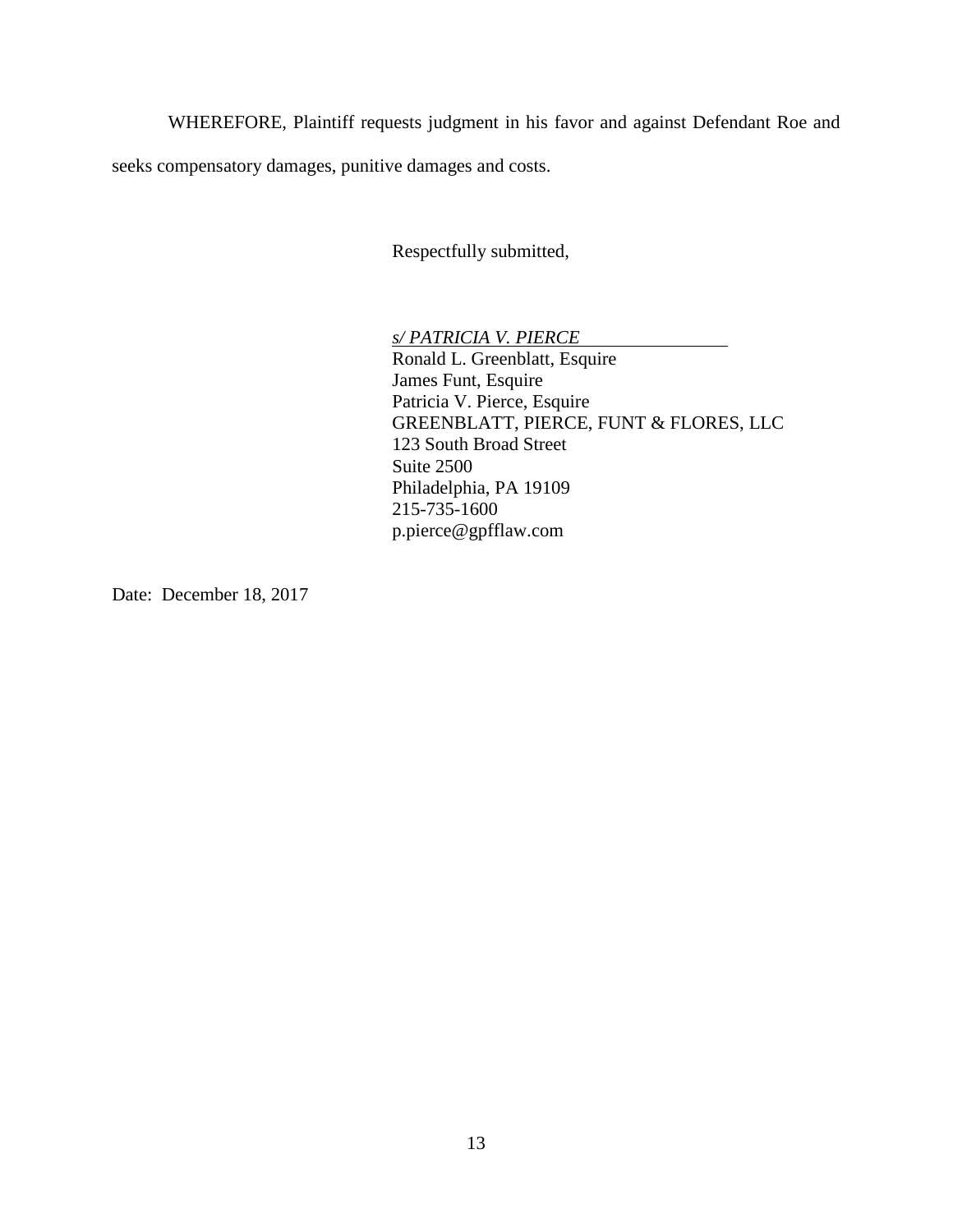## **VERIFICATION**

I, CLIFFORD HAINES, ESQ. , hereby state that I am the Plaintiff in this action, and that the statements made in the foregoing Civil Action Complaint, are true and correct to the best of my knowledge, information and belief. The undersigned understands that the statements therein are made subject to the penalties to 18 Pa.C.S. Section 4904 relating to unsworn falsification to authorities.

> *s/ CLIFFORD HAINES* CLIFFORD HAINES, ESQ.

DATE: December 18, 2017